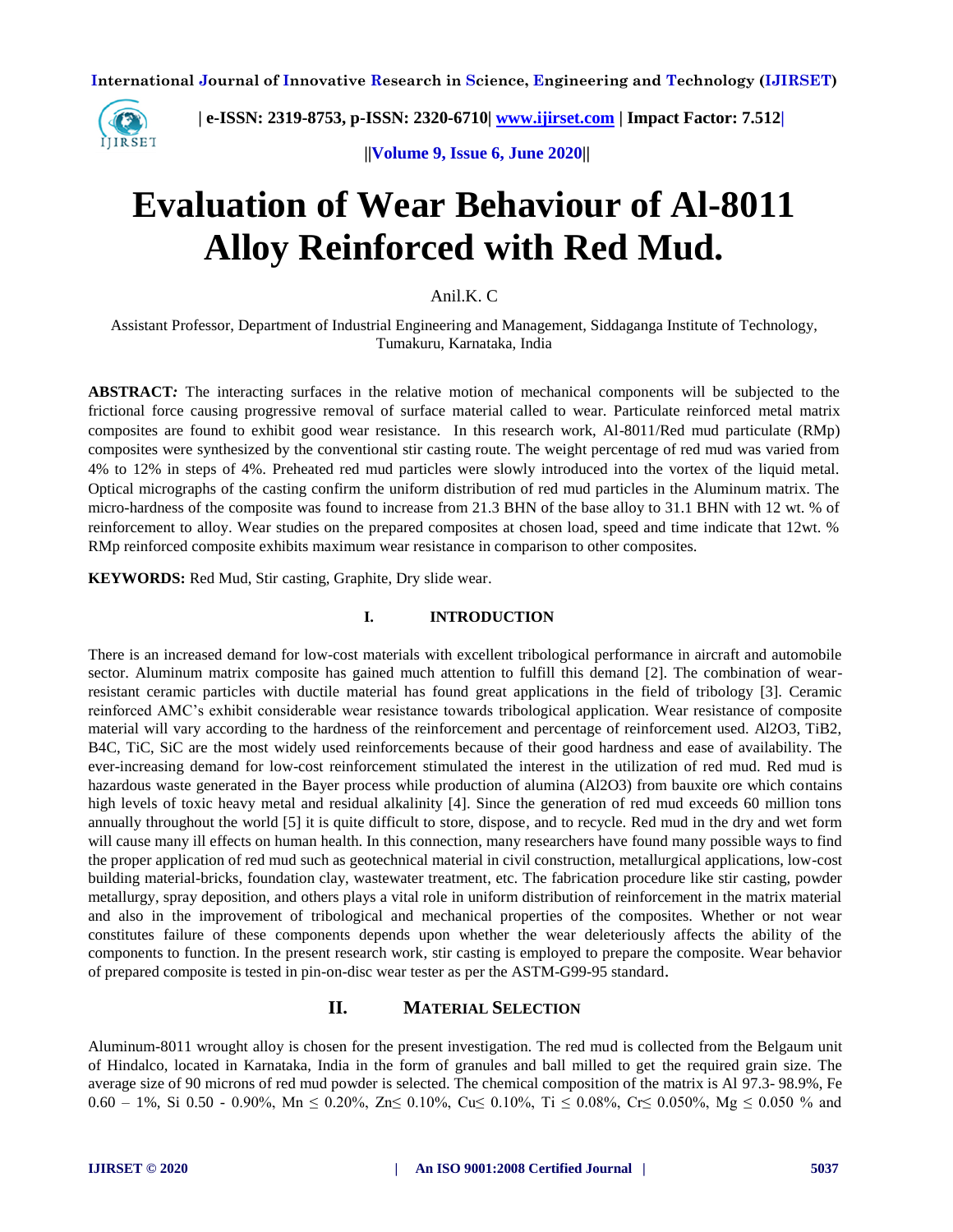

 **| e-ISSN: 2319-8753, p-ISSN: 2320-6710[| www.ijirset.com](http://www.ijirset.com/) | Impact Factor: 7.512|**

## **||Volume 9, Issue 6, June 2020||**

thereinforcement is Al2O3-18.34, Fe2O3- 45.93, SiO2- 7.23, TiO2- 9.56, Na2O-3.42, CaO-1.0015, LOI- 8.00145 respectively.

## **III. COMPOSITE PREPARATION**

Liquid metallurgy route using a single-stage stir casting process was employed to prepare Al-8011/ RMp composite by varying weight percentage of reinforcement from 4% to 12% with an increment of 4%. The base alloy was melted in electrical resistance furnace and the preheated reinforcement to 400±500C was charged into the melt followed by the manual stirring using Zr coated steel rod for 10 to 12 min to obtain the proper distribution in the matrix material. To improve the wettability of the reinforcement a small amount of magnesium was added to the melt. The composed melt was then poured to the preheated cast iron mold.





(c) (d)

Fig. 1. Optical micrographs (a) Al-8011; (b) Al-4%RMp; (c) Al-8%RMp; (d) Al-12%RMp

#### **IV. CHARACTERIZATION**

The specimens were polished as per the metallographic procedure and etched with Keller's reagent (2.5% HNO3+1.5% Hcl+1% Hf+95% H2O). The microstructure was captured at different locations of the polished specimen using an optical microscope (Olympus Microscope). The hardness of as-cast composite was tested using Brinell hardness tester as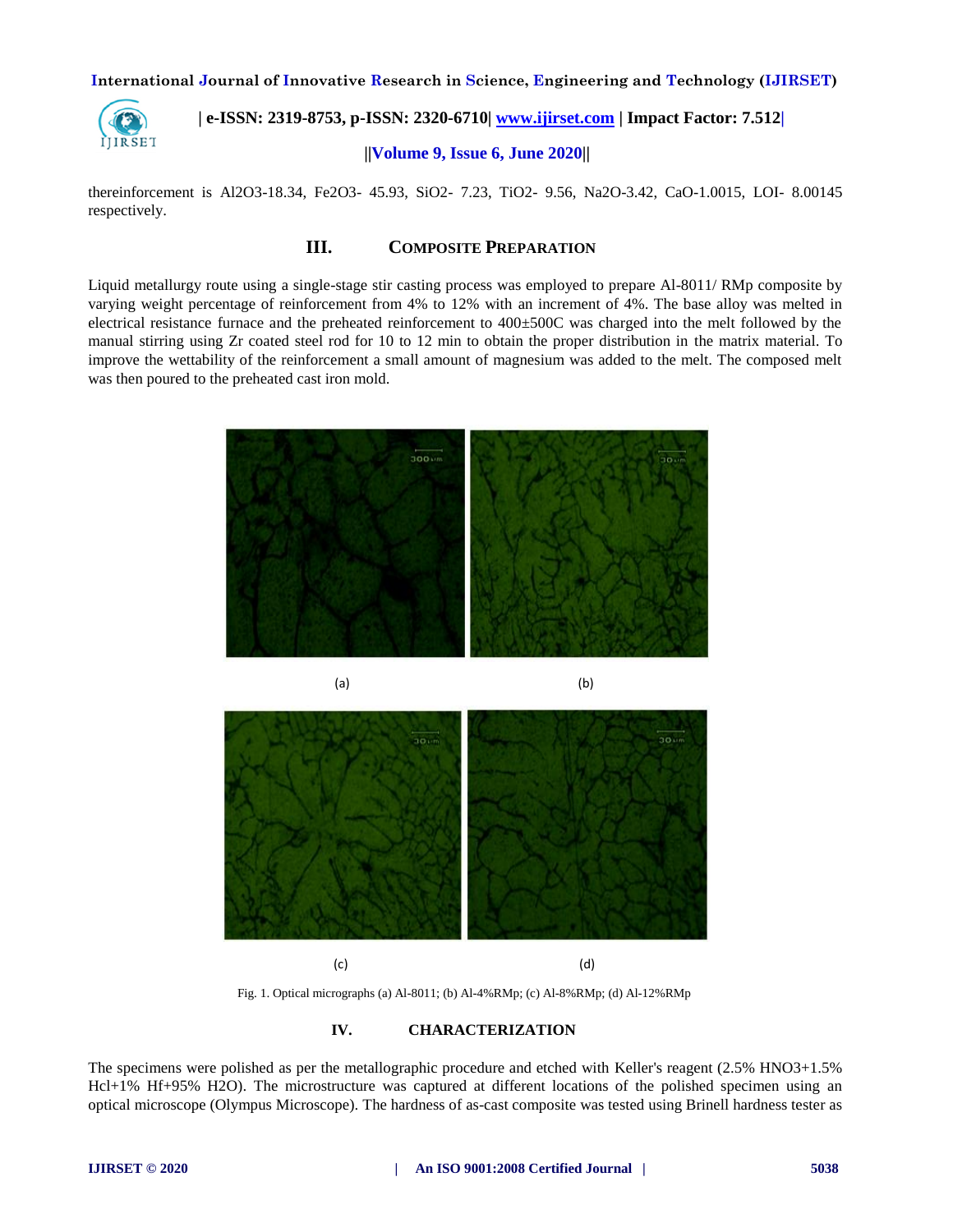![](_page_2_Picture_1.jpeg)

 **| e-ISSN: 2319-8753, p-ISSN: 2320-6710[| www.ijirset.com](http://www.ijirset.com/) | Impact Factor: 7.512|**

#### **||Volume 9, Issue 6, June 2020||**

per the ASTM-E10-93 at different locations of the surface and average results is taken and tabulated. Pin-on-disc tribometer with rotating EN-31 steel disc with hardness of 60HRc and surface roughness of 1.6Ra is used for testing the tribological behavior of composite. Speed-100/200/300Rpm, Load-1/1.5/2 Kg, Time-5/10/15min were used as three prime parameters for the dry slide wear test.

**V. RESULTS AND DISCUSSION**

![](_page_2_Figure_6.jpeg)

(c) (d) Fig. 2. Wear rate of composites (a) varying speed; (b) varying load; (c) varying time; (d) Hardness value of base alloy and composite.

15

Figure 1 shows the optical images of base alloy and composite. The higher density of red mud particles compared to Al alloy causes the particle to sink in the melt resulting in uniform distribution. The cluster of the red mud particles found in a certain zone is because of improper mixing. The hardness value of alloy and composite is shown in figure 2(d). It is observed that hardness value increased by 46% with the addition of reinforcement of 12%. The increase in hardness has reflected as an increase in wear resistance of the composites. The wear rate of all composites is presented in figure 2.

 $\overline{2}$ 

Ġ

 $10$ 

Time (Min)

20

Base alloy Al+4%RMp Al+8%RMp Al+12%RMp

Composition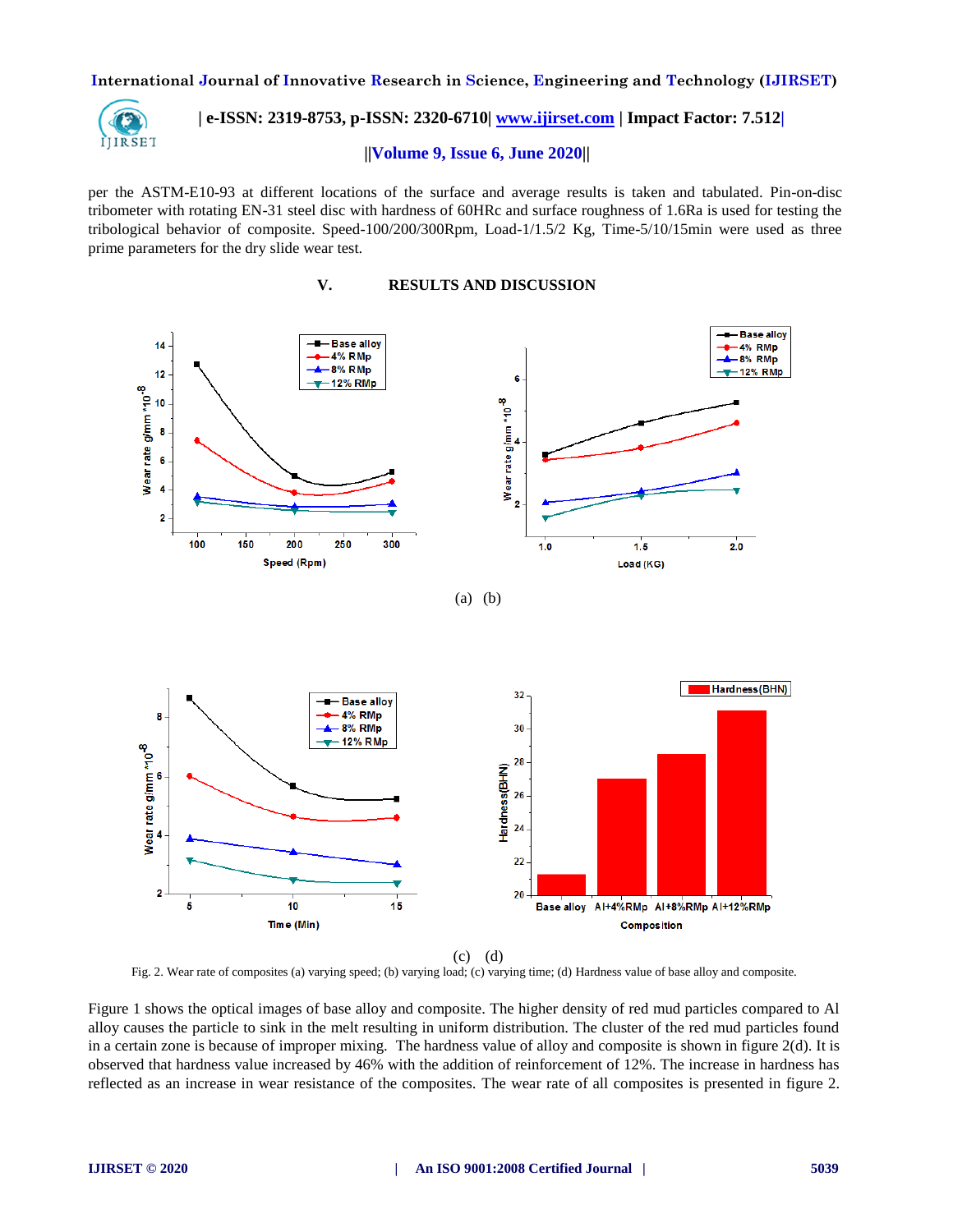![](_page_3_Picture_1.jpeg)

 **| e-ISSN: 2319-8753, p-ISSN: 2320-6710[| www.ijirset.com](http://www.ijirset.com/) | Impact Factor: 7.512|**

## **||Volume 9, Issue 6, June 2020||**

The graphs indicate that the wear rate decreases with the addition of reinforcement. It indicates that the wear resistance increases with the increase in red mud particulate addition.

Figure 2 (a) reveals that when the speed of the rotating disc increases the wear rate decreases. Al-8%RMp and Al-12%RMp composite exhibit good wear resistance.Figure 2(b) shows that the wear resistance decreases with an increase in load which is due to high frictional forces. Figure  $2(c)$  shows the variation in wear rate when the contact time is increased. The wear rate of Al-8011 alloy decreases with the increase in time whereas the wear rate of the composites does not show any significant variation.

![](_page_3_Figure_6.jpeg)

Fig. 3. Worn surface micrographs (a) Al-8011; (b) Al-4%RMp; (c) Al-8%RMp; (d) Al-12%RMp.

Worn surface micrographs in figure 3 show the wear tracks on base alloy and the composite caused by the rubbing action between the hard steel disc and the surface of the specimen. The depth and width of the grooves depend on the testing parameters like load, speed, time, sliding distance, and also the percentage of reinforcements. The mechanism of material removal during sliding motion was observed to be plowing and plastic deformation. The reinforcement particle hardness and the composition were observed to be the reason for the superior wear resistance of the composites.

## **VI. CONCLUSIONS**

From this experimental study the following conclusions are drawn:

The addition of red mud particulates to the alloy can provide good mechanical and tribological properties for many applications. The stir casting procedure adopted for the preparation of the composites leads to the proper and uniform distribution of RMp in the base alloy. Prepared MMC's provide excellent hardness and improvement in the tribological performance. It is observed that the wear resistance increases with the increase in the percentage of reinforcement. Further, it is noticed that the wear rate slightly increases as the load increases.

#### **REFERENCES**

- [1]. Kenneth KanayoAlaneme, Kazeem, Oladiti Sanusi, Engineering Science and Technology, International Journal 18 (2015): 416-422.
- [2]. Pardeep Sharma, Satpal Sharma, Dinesh Khanduja, Journal of Asian Ceramic Societies 3 (2015): 240–244.
- [3]. Tejas Chaululkar, prajeen Dumbare, RahulWaikar, SAE International Journal Material Manufacturing 6 (2) 2013: 323-329.
- [4]. LuuDucHai, Nguyen ManhKhai, Tran Van Quy, Nguyen XuanHuan, International Journal of Research in Earth & Environmental Sciences April. 2014. Vol. 1, No.6 , pp. 1-7
- [5]. Rudraswamy M.P, Dr. K. B. Prakash, International Journal of Advanced Research (2014), Volume 2, Issue 1, 473- 484.
- [6]. K. V. SreenivasRao, Anil. K. C., Girisha K. G., Akash, ARPN Journal of Engineering and Applied Sciences, Vol. 11, No. 1, 2016, pp-229-234.